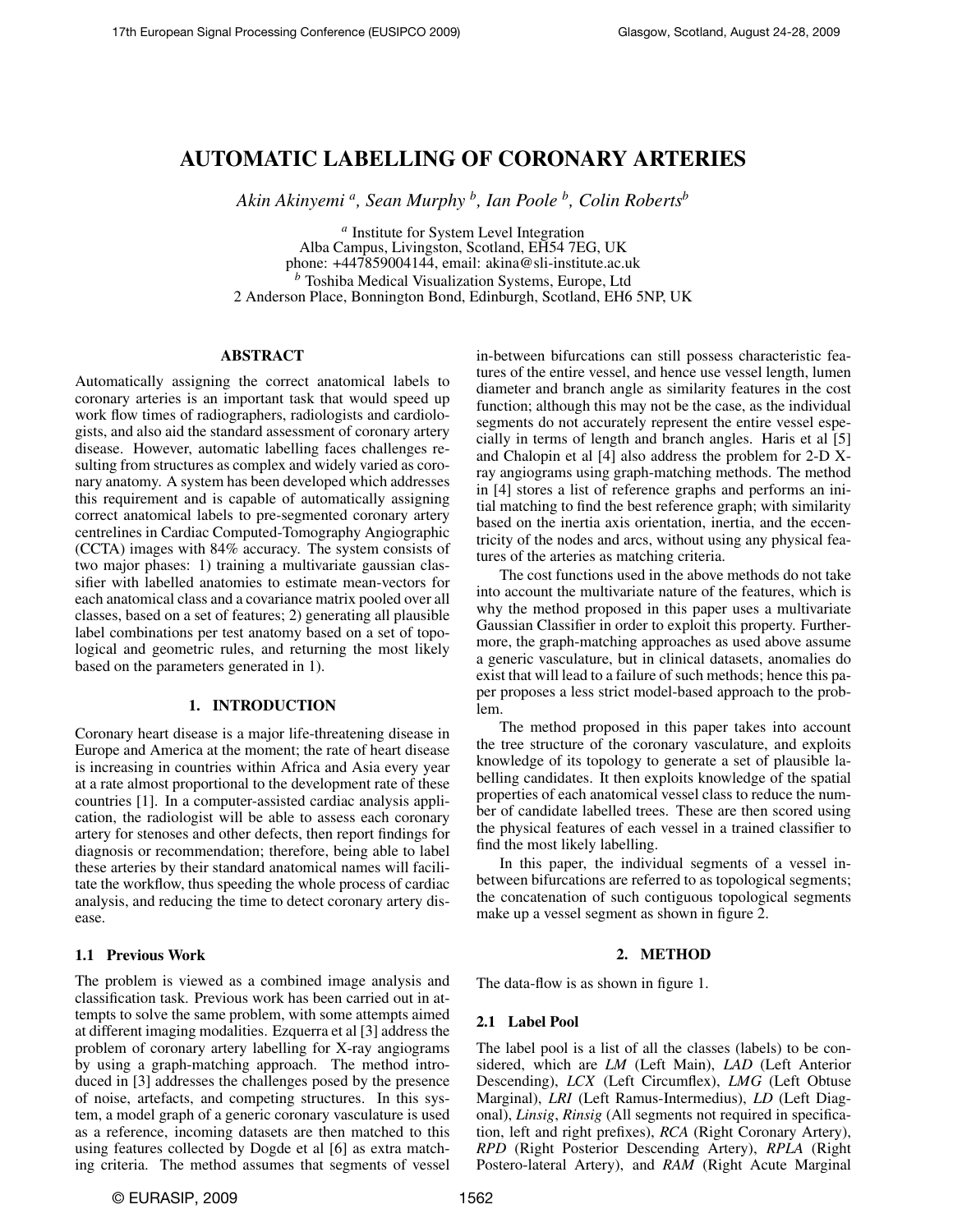

Figure 1: System Flow Diagram *Shows the modules and their connections within the algorithm*

Artery). These labels are used to supply the Label Generator.

# 2.2 Training Data

The training data is collected by manually segmenting individual vessels from Cardiac CT Angiography data of 42 patients, using commercial vessel-tracking software to track their centrelines (skeletons). The vessel segments are stored as polylines:

$$
polyline = \{x_0, x_1, \cdots, x_{n-1} | x_i \in \Re^3\}
$$
 (1)

In this context, a polyline is an ordered list of points along the centreline of a single coronary artery. The entire coronary artery vasculature is represented as a polyline-tree, see figure 2.



Figure 2: Ground-Truth format for the left coronary *The LAD for instance, is stored as a single vessel rather than as three individual segments. The image on the left shows a 3-D volume rendering of the entire coronary vasculature, including the aorta.*

## 2.3 Feature Extraction

This module takes in labelled coronary vessel segments as polylines, and with the raw data in context, up to 14 features are measured and saved. The most significant features are defined below:

- Length<sub>*v*</sub> =  $\sum_{i=0}^{N-1}$  length<sub>*i*</sub>, where N is the number of topo*logical segments making up the vessel v.*
- *LogLengthProportion<sub>v</sub>* =  $Log(\frac{Length_v}{\nabla^{V-1}Length_v})$  $\frac{Length_v}{\sum_{v=0}^{V-1} Length_v}$ , where there are *V* vessel segments in the tree.
- *BranchAngle*(*degrees*) = 180  $cos^{-1}(\frac{\vec{u}_v}{\vec{u}_{v-1}})$ , where  $\vec{u}_v$  is *the unit vector in the direction of vessel v. This is the angle made between a vessel segment and it's parent segment, belonging to another vessel class.*
- *LogTortuosity<sub>v</sub>* =  $Log \frac{Length_v}{vp_{-1} v_0}$  where *P* points make up a vessel segment *v*. This is a measure of curvature of the vessel segment; other measures exist [2].
- *Diameter*: the measured diameter of the cylinder created by dilating the topological segment within the data context using a spherical structuring element with radius greater than the maximum radius of a coronary artery, and thresholding at the mean intensity along the segment.
- $AvgDiameter_v = \frac{1}{N} \sum_{i=0}^{N-1}Diameter_i$
- *Volume*<sub>*v*</sub> =  $\sum_{i=0}^{N}Diameter_i * length_i$
- *LogVolumeProportion<sub>v</sub>* =  $Log(\frac{Volume_v}{r^{V-1}Volume_v})$  $\frac{Volume_v}{\sum_{v=0}^{V-1} Volume_v}$
- Direction of Vessels represented by 3D unit vectors

These features, collected from manually labelled coronary vessel segments, are used to train the multivariate Gaussian classifier; in the application, these features when measured on novel vessel segments, form the measured feature vector for each candidate.

## 2.4 Multi-Variate Gaussian Classifier

The MVG classifier operates in a training phase and a classification phase.

**Training phase:** The classifier takes as input the feature vector for each class computed by the feature extractor on training data, and computes the parameters of the multivariate Gaussian distribution:

- The mean vector for each class  $k$ ,  $\mu_k$  and
- The Covariance matrix, C pooled over all classes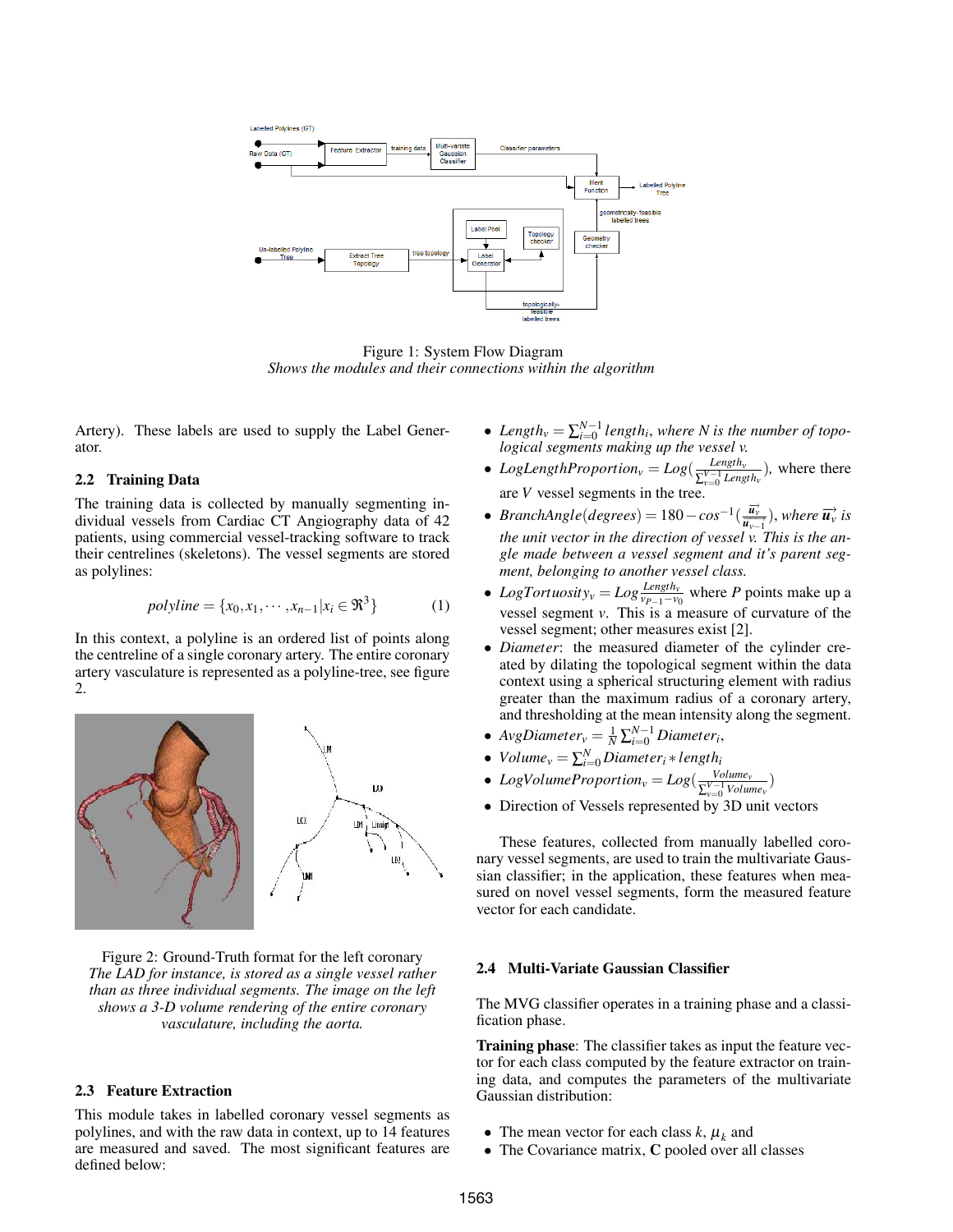#### Classification phase:

• The classifier takes as input, the measured feature vector for each vessel, z and uses the above parameters to calculate the likelihood for each class;

$$
P(\mathbf{z}|\omega_{\mathbf{k}}) = \frac{1}{|\mathbf{C}|\sqrt{2\pi}} \exp(\frac{(\mathbf{z} - \mu_{\mathbf{k}})^{\mathrm{T}} \mathbf{C}^{-1} (\mathbf{z} - \mu_{\mathbf{k}})}{2}) \tag{2}
$$

• By applying Bayes theorem, the posterior probability, i.e. the probability of a vessel belonging to class  $\omega_k$ , given its measurement vector z is given by:

$$
P(\omega_k|\mathbf{z}) = \frac{P(\omega_k)P(\mathbf{z}|\omega_k)}{P(\mathbf{z})}
$$
(3)

 $P(\omega_k)$  is the prior probability of observing the class  $\omega_k$ .

- Empirical priors are estimated in this case; based on the relative occurrences in the training data.
- The Posterior probability in equation 3 is used as the measure of merit in the Merit Function module.

## 2.5 Label Generator

The label generator module is a recursive function which attempts to assign to the topological segments of the coronary centreline tree all possible label combinations from the label pool. For any function of this sort, the implied computational cost is apparent, especially for trees as seen in figure 2, almost 2 billion  $(7^{11})$  different trees produced for scoring. For efficiency, only topologically legal candidates are generated. Furthermore, only geometrically plausible labelled candidates are allowed to be scored by the classifier. The module works on each level/segment of the tree as follows:

For each vessel class in the label pool

- assign the class to the current tree level
- if the assignment is topologically legal (section 2.6)
	- if all levels of the tree have been labelled
		- $\Diamond$  if the labelled tree is geometrically legal (section 2.7)
			- send to Merit module (section 2.8) for scoring
			- · record best scoring labelled tree
	- else

 $\diamond$  Proceed to next level (recursive call)

# 2.6 Topology Checker

The label generator generates a sequence of legal labelled trees. Certain rules pertinent to the syntax of the coronary anatomy are encoded in this module to generate legal labels based on the topology of the un-labelled polyline-tree. For instance, on the left coronary tree, some of the rules are as follows:

- The root segment of the left coronary artery is the *LM*;
- An *LM* segment can not have any siblings;
- Segments labelled *RCA*, *RPD*, *RAM*, *RPLA* and *Rinsig* are not permitted;
- An *LAD* segment can only be a child of *LM* or an extension of itself;
- An *LCX* segment can only be a child of *LM* or an extension of itself;
- An *LD* segment can only be a child of *LAD* or an extension of itself;
- An *LMG* segment can only be a child of *LCX* or an extension of itself.

These rules exist for both left and right coronary vessels and are applied within the label generator to limit the number of candidates. In the case of the 12 segment tree (figure 2) with 7 label classes, the number of candidates can be reduced to as low as 511. This module effectively applies syntactic approaches to pruning the search space; other syntactic approaches to pattern recognition have been defined in [7].

## 2.7 Geometry Checker

Vessel geometry in this case refers to the physical and spatial characteristics of the coronary vessel tree. In this algorithm, only the attributes pertaining to the centrelines of the vessels are considered here (e.g. diameter is not considered), and therefore the polyline-tree representation is sufficient. This module takes in a fully labelled polyline-tree as input, and exploits certain spatial geometric rules unique to individual classes and other rules pertaining to fully labelled trees, resulting in the elimination of more candidates. An example labelled coronary vasculature is shown in 3D in figure 3. Some of the rules applied are as follows:

- For the *LAD*
	- Looking in the direction going down the vessel, all *LD* segments must exist on the right side of the vessel, while *Linsig* segments (actually called Septal) must be on the left.
- For the *LCX*
	- The vessel must traverse a direction posterior to its initial sibling (normally the *LAD*);
	- Looking down the *LCX* vessel; all *LMG* vessels must be on the left side, and any vessels coming off the right side must be *Linsig*;
	- The *LCX* always starts within an average distance from the root of the left coronary tree.



Figure 3: Labelled Coronary Tree 3D *An example labelled coronary vasculature showing the spatial properties of each vessel class.*

This step in the algorithm is able to reduce the number of segments in the 12-segment tree (figure 2) from 511 to as low as 71 in some cases.

#### 2.8 Merit Function

This module calculates the merit of each considered labelled tree. The module takes in the labelled polyline tree as input and sends it along with the raw data to the feature extractor module, which computes a measured feature vector z for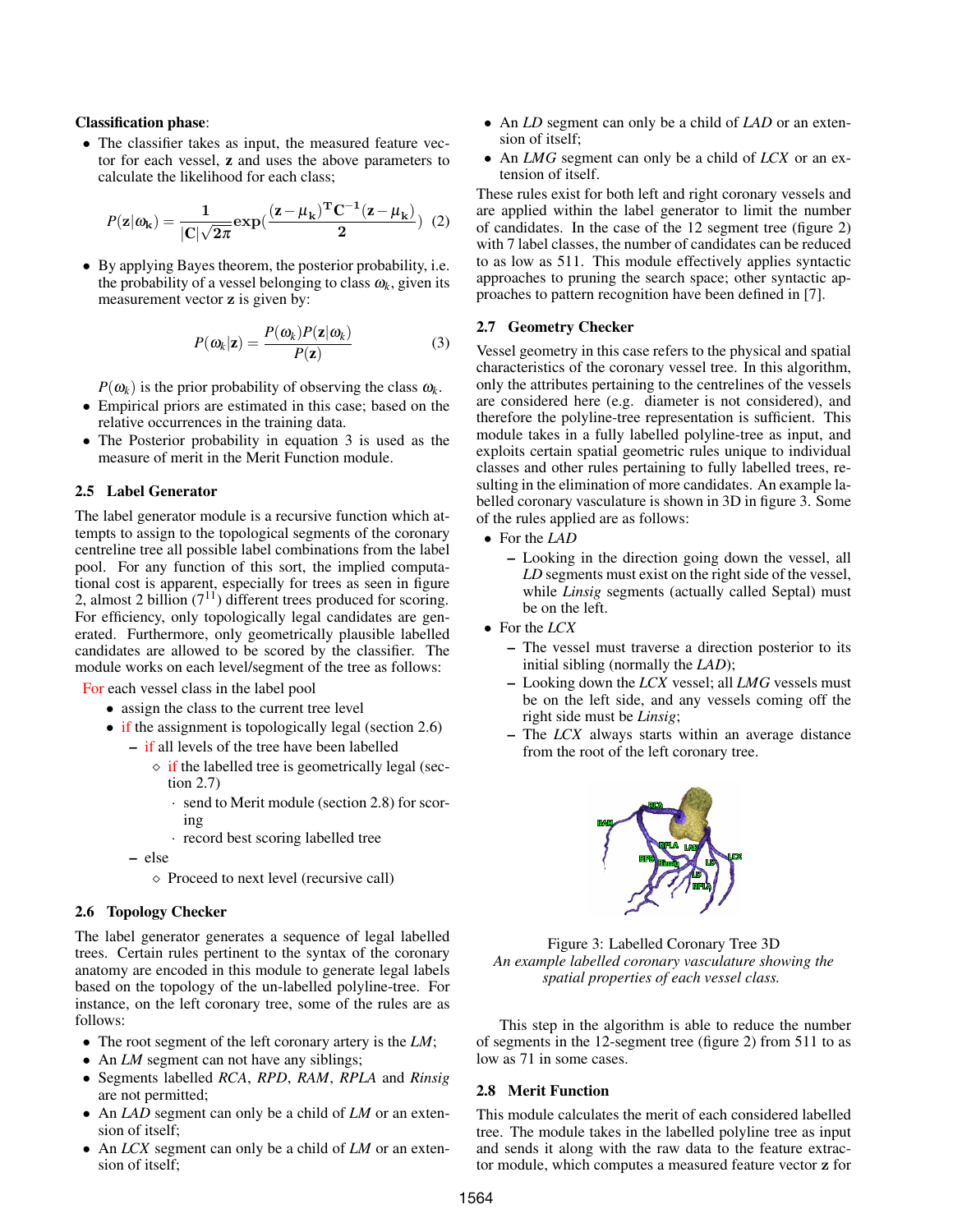each labelled vessel. The merit of each classification is the sum of the normalised posterior probabilities of the assigned classes, calculated by the MVG classifier in equation 3 for each vessel.

$$
Merit = \sum_{\nu=0}^{V-1} P(\omega_k | \mathbf{z}_{\nu})
$$
 (4)

*where V is the number of vessels in the tree.*

The posterior probability is normalised to account for labelling configurations having a different number of vessels; this is done by computing a posterior probability per unit length for each vessel. Therefore the merit becomes:

$$
Merit' = \sum_{v=0}^{V-1} P(\omega_k | \mathbf{z}_v) * Log^{-1}(LogLengthProportion_v)
$$
\n(5)

The classified tree with the highest merit is returned as a labelled polyline tree.

## 3. RESULTS

The MVG classifier (section 2.4) is trained using vessel feature data from 42 datasets of varying image quality, although most cases were of above average quality. The validation environment employed performs leave-one-out (LOO) experiments on each of the 42 datasets in two modes.

In one mode; the manually segmented coronary centrelines are passed into the labelling algorithm, and their results validated against manual labelling of the same centrelines by medical experts. In the other mode, output from an in-house automatic coronary centreline tracking algorithm is passed into the labelling algorithm, and the resulting labels are validated against automatically trasferred labels from the corresponding manually segmented centrelines.

The first mode is aimed at assessing the performance of the algorithm in isolation; whilst the second mode assesses the algorithm as if it were in a real application.

The validation metrics are presented using a confusion matrix, hence the overall accuracy can be calculated by the trace divided by the sum over the entire matrix. These confusion matrices have been summarised in table 1.

| <b>Vessel Class</b> | Accuracy     | Accuracy          |
|---------------------|--------------|-------------------|
|                     | Mode $1(\%)$ | Mode $2(\%)$      |
| LM                  | 100.0        | 93.2              |
| LAD                 | 97.4         | 91.7              |
| LCX                 | 91.7         | 62.7              |
| LRI                 | 62.5         | 28.6              |
| LD                  | 80           | 87.0              |
| <b>LMG</b>          | 78.9         | 50.0              |
| Linsig              | 63.6         | $\overline{53.3}$ |
| RCA                 | 98.9         | 86.7              |
| RAM                 | 67.56        | 36.8              |
| <b>RPD</b>          | 65.0         | 33.3              |
| <b>RPLA</b>         | 86.5         | 69.2              |
| Rinsig              | 59.7         | 81.4              |
| <b>Overall</b>      | 84.4         | 76.5              |

Table 1: Results for both modes of validation *A summary of the per-class accuracy computed from the confusion matrix.*

In mode 2, a label-transfer algorithm is used to automatically transfer labels from the manually-labelled/manually segmented vessels to the automatically segmented ones using the overlapping volume as criteria. This results in more *Linsig* and *Rinsig* segments, as non-overlapping segments are labelled as such. A popular source of error here is the *LRI* segments being misclassified as *LD* or *LMG*. This is because the topological rule, which states that the *LRI* has to occur at a trifurcation, has to be relaxed for this experiment configuration because the tree-tracking algorithm is unable to detect trifurcations. Without this constraint, the *LRI* and the *LD* are easily confused.

Subjective validation was carried out by an experienced radiologist on datasets that were not included in the training data; this is performed as an end-to-end implementation, using multi-planar reconstructions (MPR) and 3D volume renderings (figure 3). The algorithm was accurate in cases where the coronary centreline tracking algorithm was successful in tracking correct trees, but returned more *Linsig* and *Rinsig* in cases where deformed trees were produced.

#### 4. CONCLUSION

A method has been developed for labelling segmented coronary vessels in CCTA images. The approach can be seen as a two-step process: 1) knowledge-based assignment, whereby all plausible labelled trees are generated and 2) statistical classification, whereby the most likely labelling is chosen based on closeness to parameters defined by a multivariate Gaussian classifier. The method is tested on 42 CCTA datasets of varying coronary anatomy using two different sources as input: 1) manually-segmented vessels 2) automatically-segmented vessels. In mode 1, the method yields an overall level of agreement of 84.4% (table 1) between the labels assigned by the human expert and those assigned by the system. In mode 2, the system yields an overall level of agreement of 76.47% between the labels automatically transferred to the tracked vessels and those assigned by it.

Further subjective validation by a radiologist found the labelling tool to be useful in clinical situations.

## 5. ACKNOWLEDGMENT

Image data courtesy of Frank J. Rybicki, MD, PhD, Director, Applied Imaging Science Laboratory Brigham and Women's Hospital and Harvard Medical School Boston, MA, USA 02115.

#### **REFERENCES**

- [1] *The Global Burden of Disease*. World Health Organisation, 2008.
- [2] Eze C.U., Gupta R., and Newman D.L. A comparison of quantitative measures of arterial tortuosity using sine wave simulations and 3d wire models. *Physics in Medicine and Biology*, 45:2593–2599(7), 2000.
- [3] N. Ezquerra, S. Capell, L. Klein, and P. Duijves. Modelguided labeling of coronary structure. In *Medical Imaging, IEEE Transactions on,*, volume 17 of *3*, pages 429– 441, 1998.
- [4] C. Chalopin; I.E. Magnin; G. Finet. Automatic labelling of the coronary tree using a three dimensional reference prior model. *Computers in Cardiology*, 5, 1998.